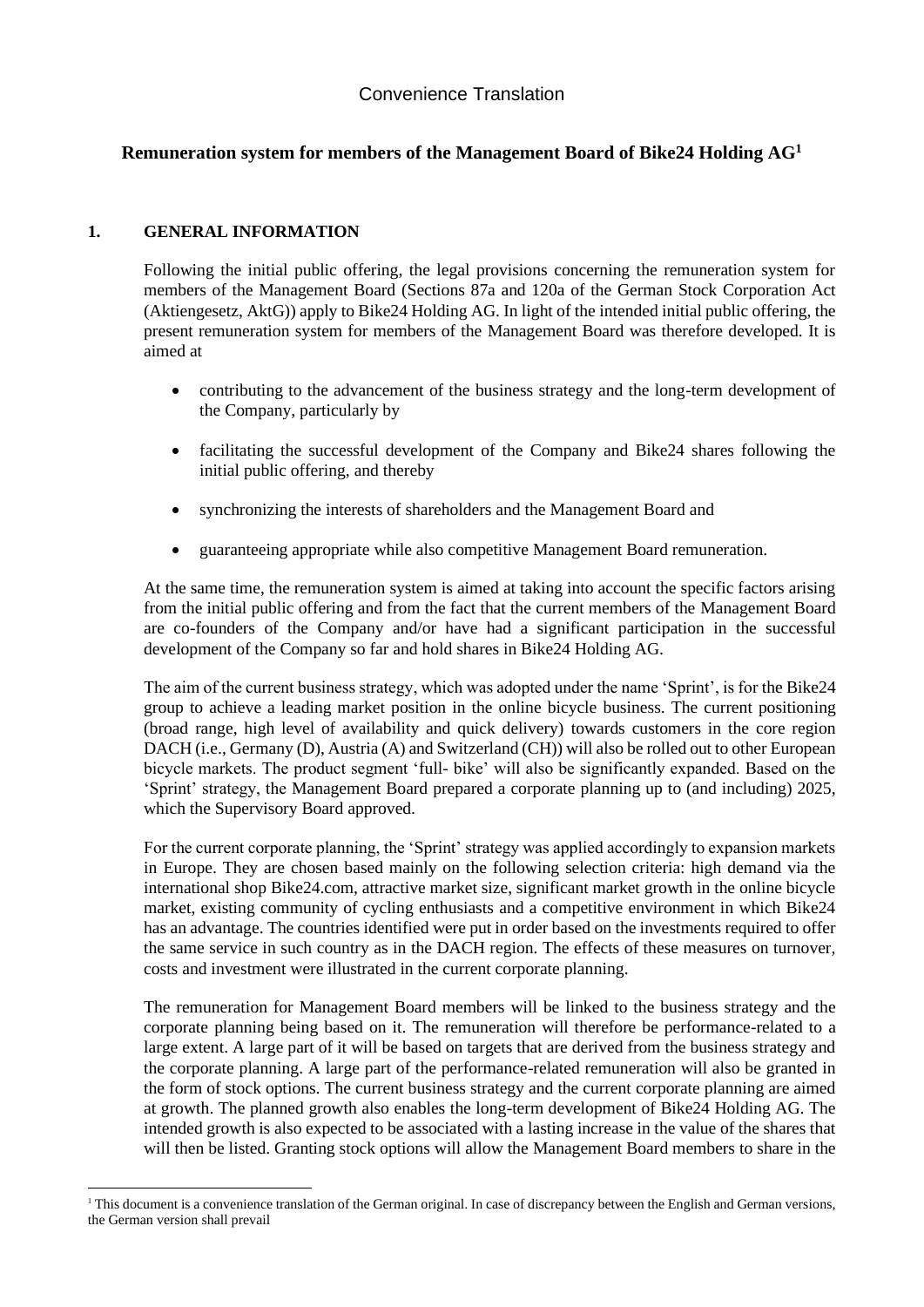successful implementation of the growth strategy. This way, the remuneration contributes to the advancement of the business strategy and the long-term development of the Company.

### **2. PROCEDURES FOR ESTABLISHING, IMPLEMENTING AND REVIEWING THE REMUNERATION SYSTEM**

The Supervisory Board is responsible for the establishment, implementation and review of the remuneration and – following the initial public offering of Bike24 Holding AG – of the remuneration system for the Management Board members. In accordance with the rules of procedure for the Supervisory Board, responsibility for preparing the relevant Supervisory Board decisions lies with the general committee of the Supervisory Board.

The starting point for the development of the present system of remuneration for Management Board members was formed by the existing contracts with the present Management Board members as well as the Bike24 Holding AG stock option program that was prepared in light of the initial public offering. A comprehensive remuneration system was developed on this basis. The intention is to adjust the existing Management Board service contracts and the remuneration of the current Management Board members so that, in light of the initial public offering, they are fully consistent with this remuneration system.

The remuneration of the managers of the Bike24 group (including the first and second levels of management below the Management Board) was taken into account when establishing this remuneration system in order to guarantee that the target remuneration of the Management Board and the lower management levels was appropriately and adequately staggered. Group-wide employment terms were taken into account when doing so. At the time of establishment of this remuneration system, all the managers of the Bike24 group have employment contracts with Bike24 Support GmbH, which will merge with Bike24 Holding AG within the context of its initial public offering. The ratio of the average annual remuneration paid to managers relative to the remuneration paid to Management Board members was considered, not taking into account the stock option program. Following the initial public offering of Bike24 Holding AG, managers will also be included in the stock option program in addition to Management Board members.

The general committee of the Supervisory Board prepared the present remuneration system with the help of external legal advisers. At the recommendation of its general committee, the Supervisory Board then adopted this system of remuneration for the Management Board members on June 19, 2021.

In any case, the Supervisory Board will review the remuneration of the Management Board members and the remuneration system every year in its balance sheet meeting. In particular, the appropriateness of the entire compensation package for individual Management Board members will be reviewed. If necessary, the Supervisory Board will adjust the remuneration system and present the adjusted system for approval at the next ordinary general meeting. If the ordinary general meeting concerned does not approve the remuneration system, a revised remuneration system will be presented in the following ordinary general meeting. The general committee will also prepare all the Supervisory Board's decisions in this regard. If an external remuneration expert is consulted, it must be ensured that they are independent of the Management Board and the Company.

The Supervisory Board intends to either present this remuneration system again or, if necessary, present an adjusted remuneration system for approval at the first ordinary general meeting after the initial public offering.

As the law assigns the responsibility for establishing, reviewing and implementing the remuneration system for the Management Board members to the Supervisory Board, the occurrence of conflicts of interest is largely prevented from the outset. No conflicts of interest have arisen so far between individual Supervisory Board members during decisions by the Supervisory Board or its general committee on issues concerning the system of remuneration for Management Board members.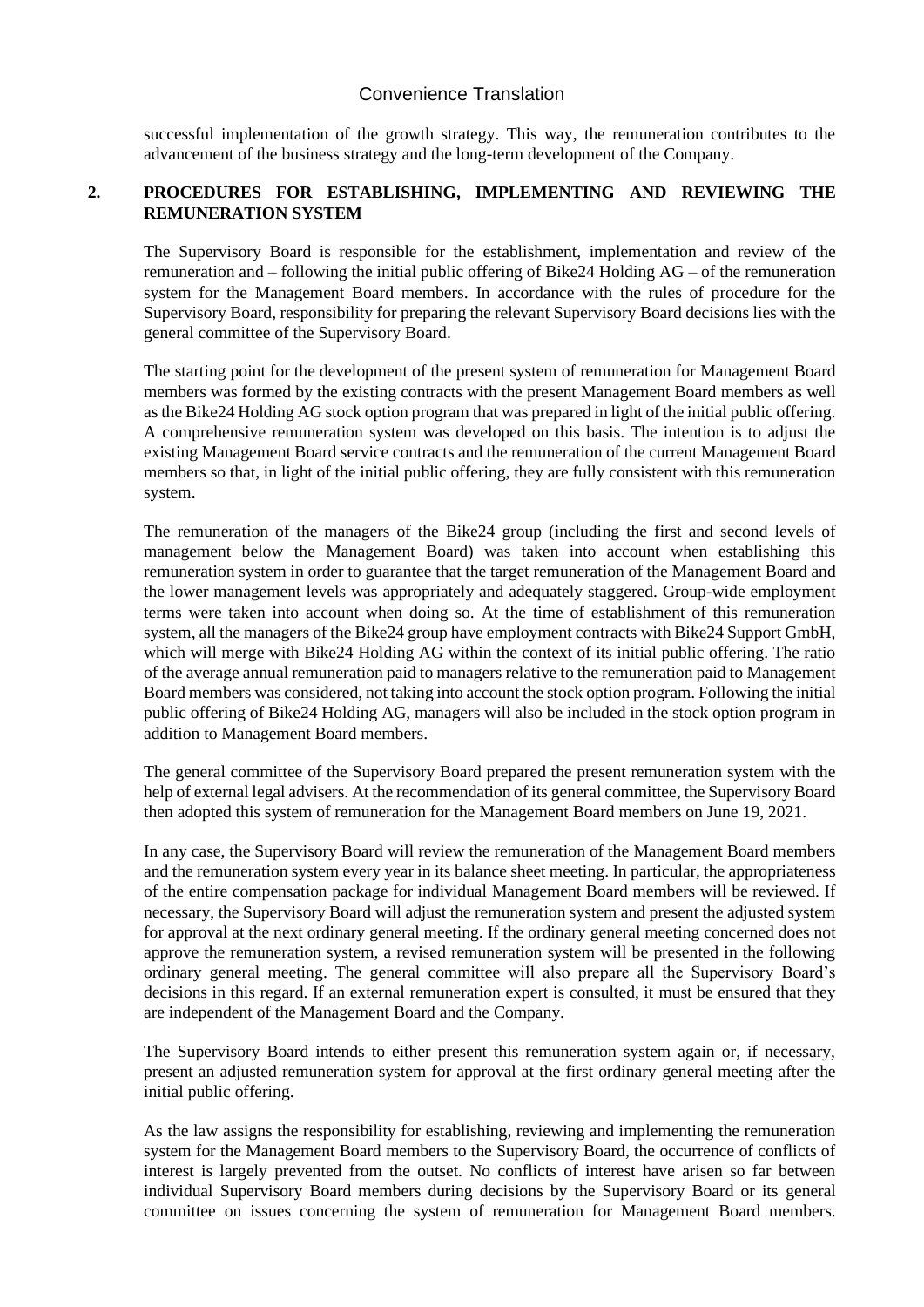Depending on the nature of the conflict of interest, the Supervisory Board member concerned will abstain from voting and, if necessary, refrain from participating in negotiations on the topic. In the event of significant conflicts of interest that are not just temporary in nature and that concern them personally, the Supervisory Board member will stand down from their position on the Supervisory Board.

## **3. COMPONENTS OF MANAGEMENT BOARD REMUNERATION**

The remuneration for the Management Board members consists of performance-related and performance-unrelated components. These are illustrated in the following overview.



The performance-unrelated remuneration includes annual basic salary, fringe benefits and pension commitments. The performance-related remuneration consists of a short-term variable remuneration component (Short Term Incentive – **STI**) and a long-term variable remuneration component (Long Term Incentive – **LTI**). Additionally, there is the one-off granting of stock options in connection with the initial public offering of Bike24 Holding AG.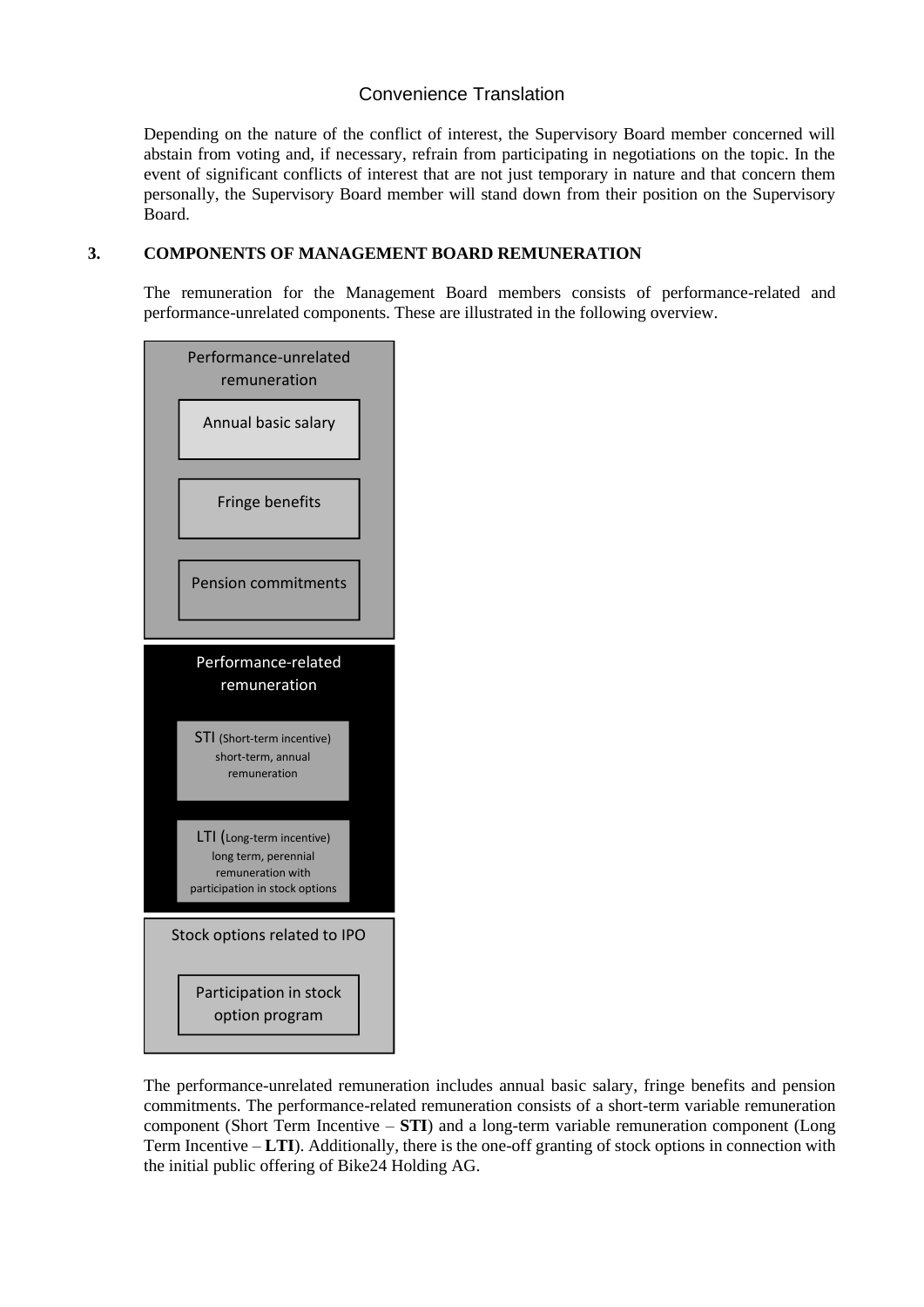### **3.1 Performance-unrelated remuneration**

(a) Annual basic salary

The annual basic salary is paid out monthly in twelve equal instalments.

(b) Fringe benefits

The annual basic salary is also supplemented by the following contractually guaranteed fringe benefits:

The Company is obliged to purchase D&O insurance at its own cost for the Management Board member; this must cover the Management Board member's internal and external liability, taking into account the statutory deductible laid down in Section 93(2), sentence 3 AktG. The D&O insurance can be taken out by the Company or another company in the Bike24 group for the benefit of the Management Board member.

The Company shall reimburse the Management Board member for half the costs of a private health and care insurance policy, but up to a maximum of half the average amount of statutory health and care insurance announced by the German Federal Ministry of Health.

Other benefits, specifically subsidies for (other) insurance policies and the reimbursement of expenses for maintaining two households and of the costs associated with a relocation that is required by the Company, also including relocation by family members, may also be granted.

The value of all fringe benefits granted in a fiscal year must not exceed 25% of the annual basic salary for the fiscal year concerned.

(c) Pension commitments

The pension scheme used is a defined benefit plan.

The Company makes all or some of the contributions to an existing or new direct pension plan (Direktversicherung) for the benefit of the Management Board member.

In addition, the Company pays the Management Board member a fixed monthly amount to be used for the private pension scheme. This amount is based on the maximum amount of the employer's contribution to the German statutory pension insurance scheme, with the contribution assessment ceiling (East) being applicable.

The value of all fringe benefits granted in a fiscal year must not exceed 10% of the annual basic salary for the fiscal year concerned.

(d) Compensation for the loss of rights

The Supervisory Board can grant a compensation for compensation benefits that were acquired before becoming a Management Board member of Bike24 Holding AG but lost due to this appointment. This compensation is not taken into account in the target remuneration. The value of the compensation must not exceed EUR 2,000,000.00. The compensation shall be paid in cash. It can be paid out as a one-off payment or in multiple instalments. The Supervisory Board can grant the compensation subject to the condition that the amount is wholly or partly invested in Bike24 shares, which must be held for a minimum period defined by the Supervisory Board.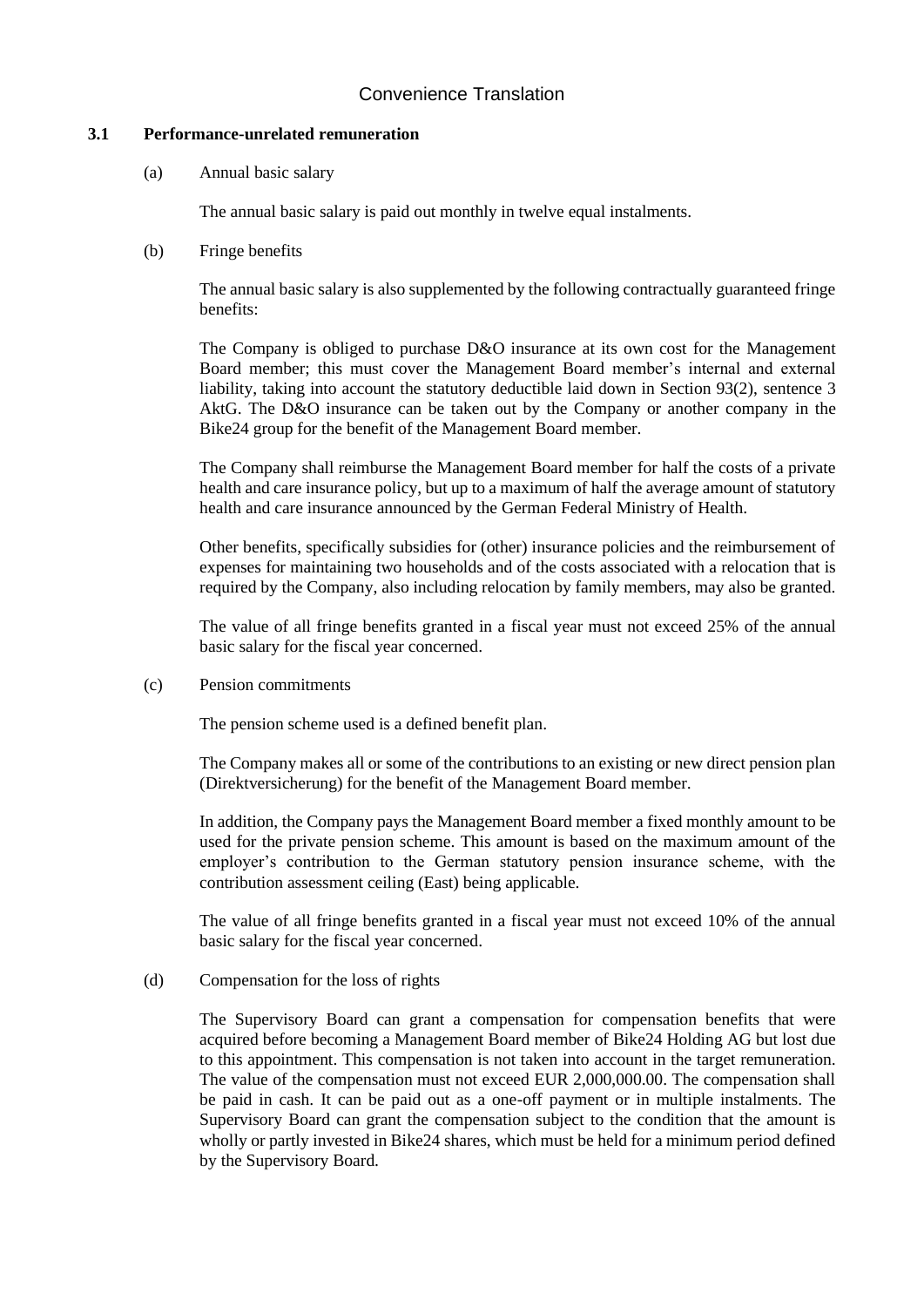#### **3.2 Performance-related remuneration**

#### (a) Short Term Incentive (STI)

The STI is a short-term, one-year performance-related remuneration component that is granted yearly. The STI is granted as a target amount (**target bonus**) defined in the Management Board service contract, which becomes payable when the overall target achievement for the targets for the fiscal year concerned amounts to 100%. The targets are agreed with the Company's Supervisory Board annually, in principle by the end of March in the fiscal year concerned at the latest. The targets may be agreed later in the fiscal year concerned if there is good reason to do so. If an agreement on the targets cannot be reached, the Supervisory Board sets these by itself.

Once the fiscal year concerned has ended, the Supervisory Board determines the extent to which the Management Board member has achieved the targets agreed for the previous fiscal year and the amount of the bonus resulting from the target achievement. The bonus calculated in this way is payable at the end of the calendar month following the month of calculation. If the Management Board service contract is ended by the Company by means of extraordinary termination for a reason for which the Management Board member is responsible, the Management Board member is not paid the STI for the fiscal year in which the contract is terminated.

Both financial and non-financial targets are set. Financial targets are weighted at a minimum of 70% and non-financial targets at up to 30%. The targets are reweighted annually within these limits. Target achievement is calculated separately for all targets. Unless at least 70% is achieved in a target category, the Management Board member does not receive a bonus. If at least 70% is achieved in both target categories, the amount of the bonus is calculated as follows:

The percentage of target achievement reached is divided by 100 and the resulting **target achievement factor** is multiplied by itself and the target bonus.

Example of target achievement of 83% and target bonus of EUR 50,000.00:

 $0.83 * 0.83 *$  EUR  $50,000.00 =$  EUR 34,445.00 bonus

Example of target achievement of 105% and target bonus of EUR 50,000.00:

 $1.05 * 1.05 * EUR 50,000.00 = EUR 55,125.00 bonus$ 

The bonus is limited to 150% of the target bonus (cap) under all circumstances.

For the financial targets, the consolidated EBITDA adjusted for any exceptional items and part or all of the following targets are used: Group turnover pursuant to IFRS, turnover in the DACH region, turnover in expansion markets. The target values that correspond to 100% target achievement are derived from the annual planning for the fiscal year concerned, which is in turn derived from the longer-term planning based on the business strategy. To determine the level of target achievement, the values from the consolidated accounts and group management report for the fiscal year concerned are used.

Non-financial targets are strategic targets, specifically those which involve future measures for implementing the business strategy that have been incorporated into corporate planning. Namely, these are intermediary targets related to rolling out business in other European bicycle markets and developing the product segment "full-bike". For the individual strategic targets, the Supervisory Board – based on the corporate planning – defines milestones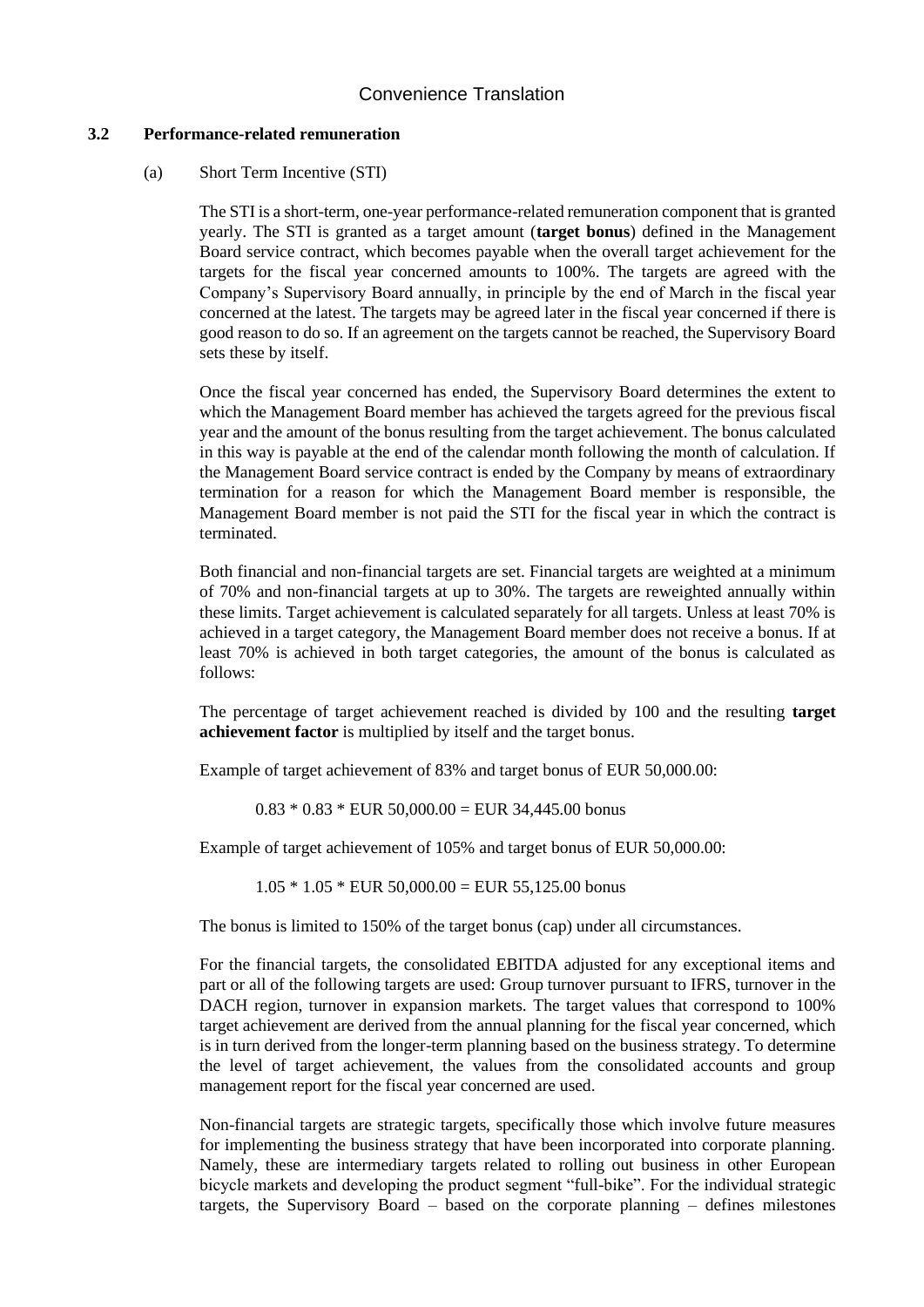(implementation level for specific points on the timeline). The level of target achievement is determined using these milestones.

Key management figures were chosen as possible performance criteria for financial targets for the Company. They are important indicators for the successful implementation of the business strategy. The strategic targets correspond to important steps in the implementation of the business strategy and therefore contribute directly to the advancement of the business strategy and the long-term development of the Company.

#### (b) Long Term Incentive (LTI)

The LTI is a long-term, multi-year performance-related remuneration component that is granted annually and through which a certain number of stock options are granted once the fiscal year concerned has ended, subject to the achievement of certain non-financial targets, financial targets and targets based on the share price.

#### *Design of the stock options*

The stock options are issued via a Bike24 Holding AG stock option program, which includes other beneficiaries besides the Company's Management Board. Under the stock option program, a maximum of 258,068 stock options are issued per Management Board member, including any stock options granted in accordance with Subsection 3.4.

In principle, each stock option is a right to purchase one share in exchange for payment of the exercise price, with the possibility of adjustments being made to the allocation structure (e.g., to prevent dilution). The exercise price generally corresponds to the volume-weighted mean value of the closing price of the Bike24 share in Xetra trading (or a similar subsequent system) over a three-month period ending before the stock option is granted, with the possibility of adjustments being made to the exercise price, particularly to prevent dilution, and the exercise price not being allowed to exceed the lowest issue price in accordance with Section 9(1) AktG. It may be stipulated that the beneficiaries are given a full or partial cash settlement instead of Bike24 shares.

The stock options generally have a term of 10 years, beginning from the date of issue, and can be exercised for the first time following a waiting period of four years, beginning from the date of issue. Adjustments to the term are possible in order to prevent the end of the term falling within an option restriction period. Option restriction periods, during which stock options cannot be exercised, occur

- for each period which begins on the third Xetra trading day (or a trading day in a similar subsequent system) (**Xetra trading day**) before the end of a quarter in the Company's fiscal year and ends three Xetra trading days after publication of the consolidated quarterly release for the quarter concerned or the consolidated quarterly or half-yearly financial report for the Company or the consolidated financial statements for the Company on the Company's website;
- from the day on which the Company publishes an offer to purchase new shares or bonds with conversion or option rights or other securities with conversion or option rights to its shareholders in the Federal Gazette, up to the date on which the Company's share purchase rights are listed on the Frankfurt Stock Exchange for the first time 'ex-rights';
- from the date on which the Company's general meeting passes a resolution on the distribution of a dividend, up to the date on which the Company's dividend-paying shares are listed on the Frankfurt Stock Exchange for the first time 'ex-dividend'.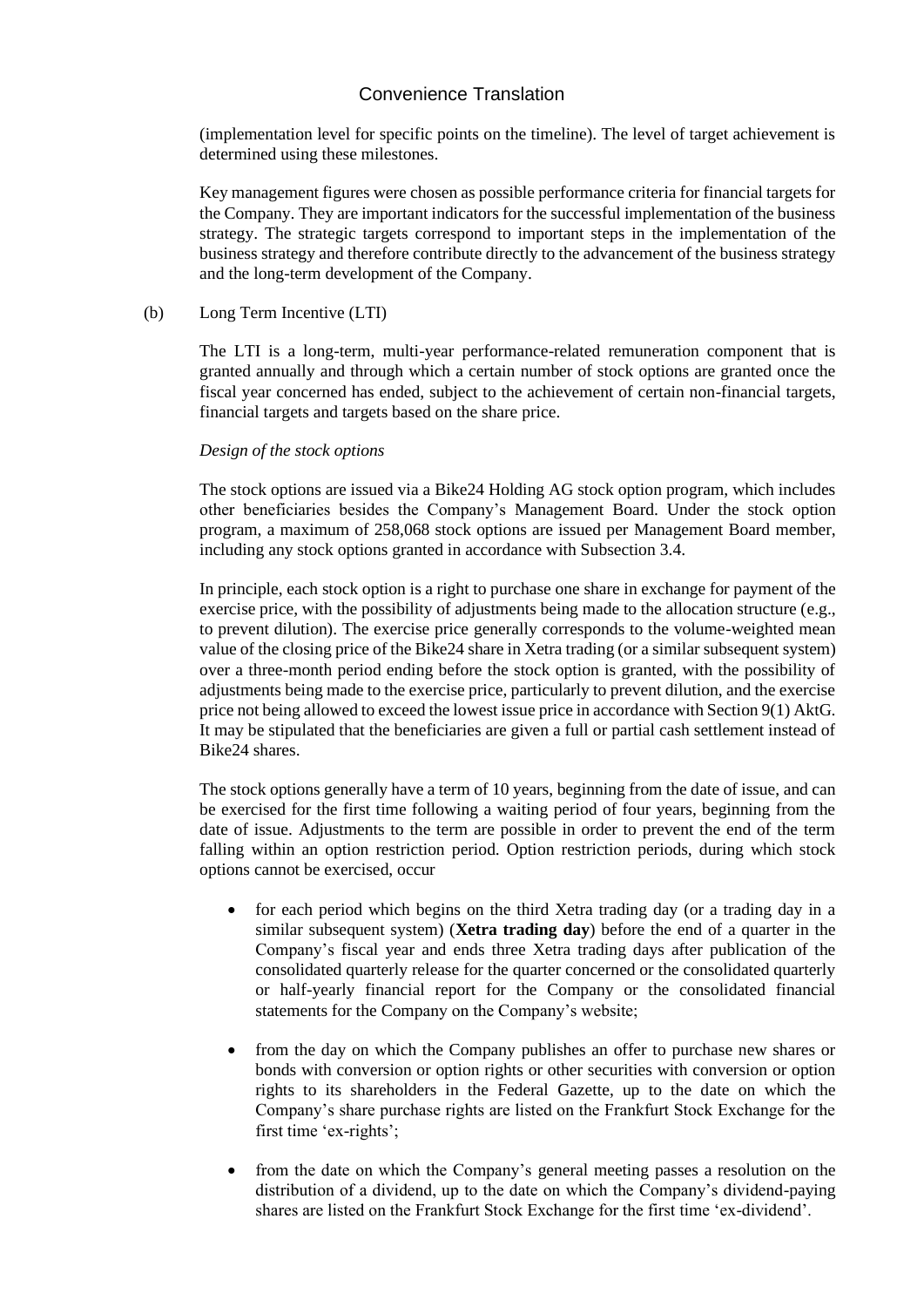The stock options are vested for one year from the issue date (**vesting period**), subject to the following provision. If stock options have not been exercised by the end of their term or it has not been possible to exercise them, they automatically expire at the end of the term, without any compensation being payable.

Stock options for which the vesting period has not yet lapsed automatically expire, without any compensation being payable, on the date on which the employment contract between the beneficiary and the Company is effectively terminated on any grounds, including occupational disability, inability to work or retirement, with the exception of death.

A part of the stock options held for which the vesting period has not yet lapsed will automatically expire, without any compensation being payable, on the date on which the appointment as member of the Company's Management Board is permanently ended, without reappointment, through expiry of the term, resignation, death or for any other reason besides revocation, without – except in the case of death – the service contract ending (**expiry cut-off**  date). In this case, the number of expired stock options is calculated using the following formula:

Number SO x (1– EVP/OVP)

whereby the following definitions apply:

- Number SO Number of originally granted stock options in a tranche for which the vesting period has not yet completely expired as at the expiry cut-off date;
- EVP Expired vesting period; corresponds to the number of full months for which the vesting period has already expired as at the expiry cut-off date and was not restricted for;
- OVP Original vesting period of the stock options granted.

In the case of fractional amounts of expiring stock options, the number of the expiring stock options per tranche should be rounded down to the nearest smaller whole number.

In the event of effective revocation of the appointment as member of the Management Board in accordance with Section 84(3) AktG, all stock options held by the Management Board member that have not yet been exercised will automatically expire, without any compensation being payable, even if the vesting period has already expired.

If the appointment as member of the Management Board is ended by the death of the Management Board member, stock options for which the waiting period has expired can be exercised by the heirs and beneficiaries of the deceased Management Board member – provided that these have given the Company proof of their right to an inheritance and the stock options can be passed on to them upon death in accordance with the terms of the stock option program – within a period of 24 months from the first trading day on the Frankfurt Stock Exchange following the date of death on which it is possible to exercise the transferred stock options, taking into consideration the other terms of the stock option program with any option restriction periods suspending the expiry of the term.

To avoid undue hardship, the Supervisory Board can lay down different special provisions in a particular case.

The stock options are not transferable in principle. Admissible exceptions to this are dispositions upon death for the benefit of the spouse, registered civil partner or children of a Management Board member and dispositions for the purpose of fulfilling legacies and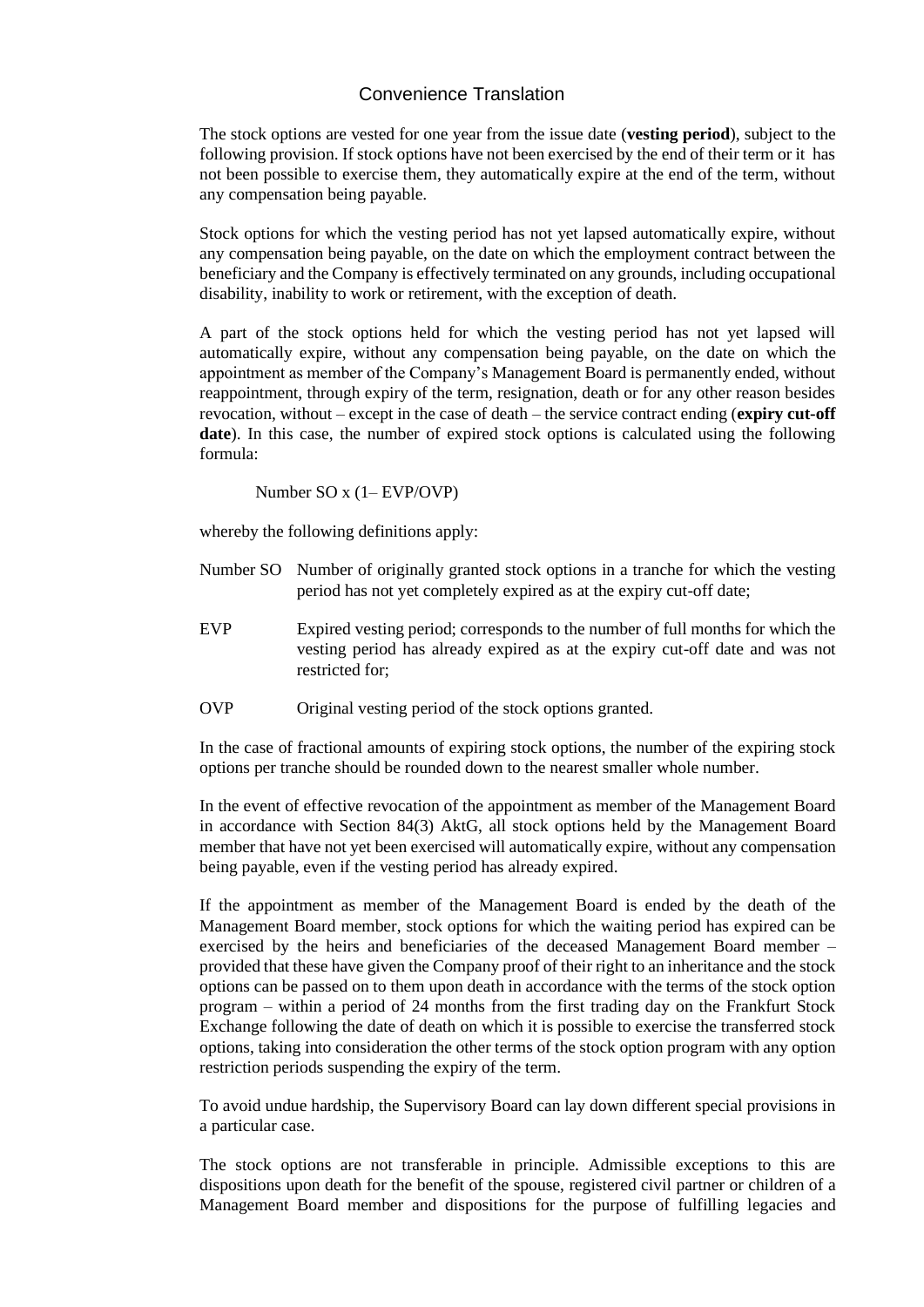establishing the community of heirs for the benefit of the aforementioned individuals. If the Management Board member is not succeeded by their spouse, registered civil partner or children, heritability is excluded.

In the event that the Bike24 share is no longer admitted to trading after the stock options have been granted, the Company may be granted a right of revocation in conjunction with an obligation to pay a settlement in cash or in the form of similar rights. The same applies in the event of a merger of the Company with an acquiring entity, a split or a spin-off, conversion into another legal form or acquisition by an acquiring entity.

In the interest of monitoring the appropriateness of remuneration, the Supervisory Board has the ability to limit the profit resulting from the exercise of stock options in the event of extraordinary developments (e.g., company takeover, sale of parts of the Company, realization of hidden reserves or external influences). A profit in the sum of up to 100% of the exercise price is not an extraordinary development that gives rise to such a limitation possibility.

The Supervisory Board also has the ability to limit the profit resulting from the exercise of stock options if, together with the other remuneration granted, this would exceed the maximum remuneration agreed with the Management Board member for the fiscal year for which the stock options were granted. The limitation is implemented through either a corresponding adjustment to the exercise price or through a corresponding reduction in the number of shares to be issued once the stock options have been exercised and the exercise price has been paid.

Further details on the design of the stock options and supplementary provisions are laid down in the terms of the stock option program and any further agreements with the Management Board member.

#### *Granting of the stock options*

The number of stock options to be granted for a fiscal year is subject to the achievement of specific targets for the fiscal year concerned. One third of the number of stock options issued depends on the achievement of specific non-financial targets, one additional third on the achievement of specific financial targets and one final third on the target of a specific increase in the market price of the Bike24 share over the course of the fiscal year concerned or  $-$  in the fiscal year in which the initial public offering takes place – over the course of a shorter assessment period.

Non-financial targets are strategic targets, specifically those which involve future measures for implementing the business strategy that have been incorporated into the corporate planning. Namely, these are intermediary targets related to rolling out business in other European bicycle markets and developing the product segment "full- bike". For the individual strategic targets, the Supervisory Board – based on the corporate planning – defines milestones (implementation level for specific points on the timeline). The level of target achievement is determined using these milestones.

For the financial targets, performance criteria used are the organic growth in Net Sales of the Bike24 group as well as the consolidated EBITDA-margin adjusted for special items. The target values that correspond to 100% target achievement are derived from the annual planning for the fiscal year concerned, which is in turn derived from the longer-term planning based on the business strategy. Based on this, the values that correspond to a higher or lower target achievement are determined. To determine the level of target achievement, the values from the consolidated accounts and group management report for the fiscal year concerned are used.

For the target based on the share price, a price increase (below the expected price increase) over the course of the fiscal year or  $-$  in the fiscal year in which the initial public offering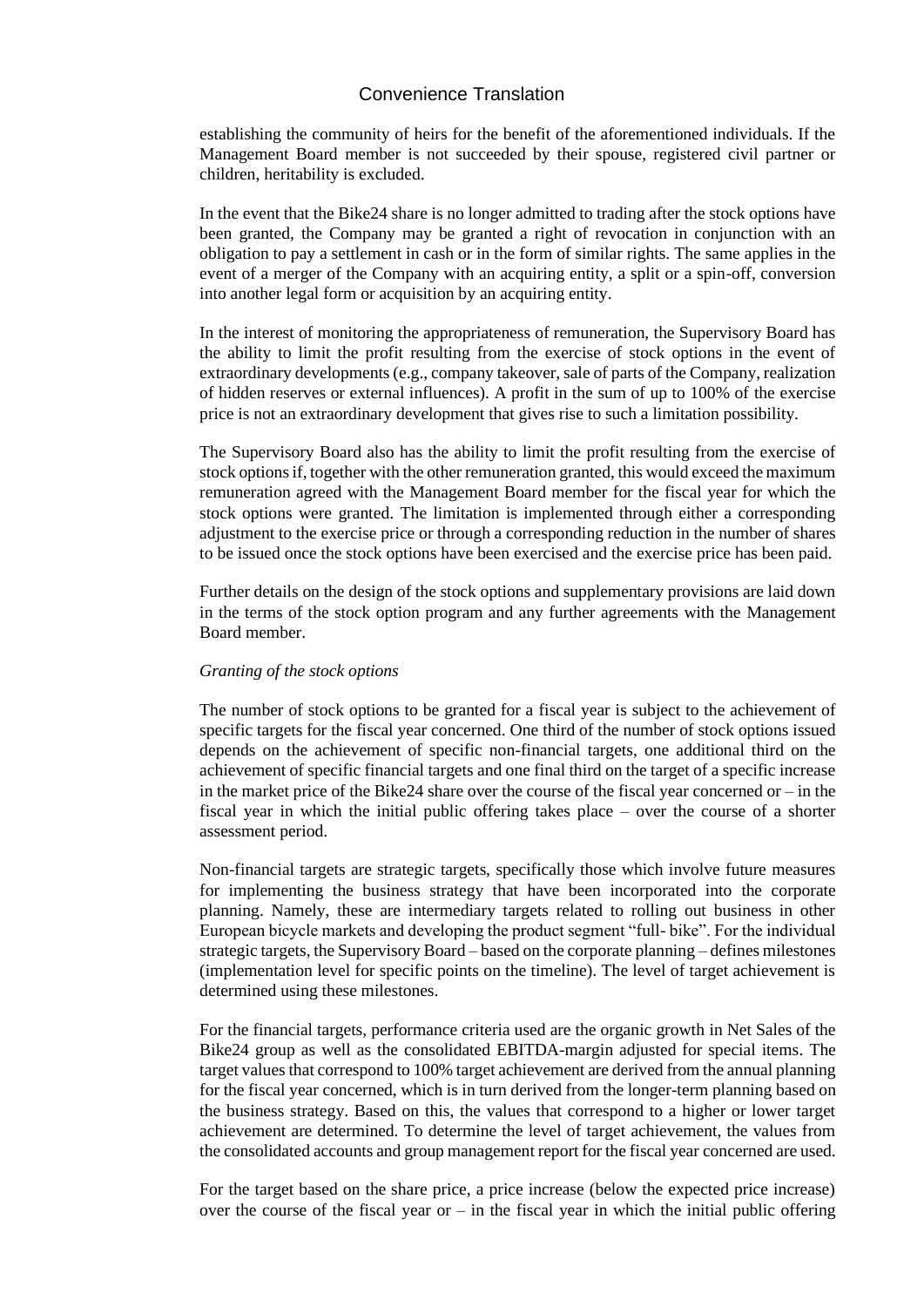takes place – over the course of a shorter assessment period is set, achievement of which means 100% target achievement. Based on this, the values that correspond to a higher or lower target achievement are determined. The level of target achievement is determined based on the actual percentage difference between the definite final price and the definite initial price. The definite final price is the volume-weighted mean value of the closing prices of the Bike24 share in Xetra trading (or a similar subsequent system) during the last month of the fiscal year concerned or the shortened assessment period. The decisive initial price is the volumeweighted mean value of the closing prices of the Bike24 share in Xetra trading (or a similar subsequent system) during the last month of the fiscal year preceding the fiscal year concerned  $or$  – in the fiscal year in which the initial public offering takes place – the placement price of the shares placed through private placement in connection with the IPO.

The strategic and financial targets are agreed with the Company's Supervisory Board annually, in principle by the end of March in the fiscal year concerned. The targets may be agreed later in the fiscal year concerned if there is good reason to do so. If an agreement on the targets cannot be reached, the Supervisory Board sets these by itself. The annual price increase on which the share price-related target is based is set one time for the stock option program.

An amount in euros is agreed for determining the actual number of stock options to be granted (**target-grant amount**). If and when the target achievement for all targets for the fiscal year concerned is 100%, the number of stock options to be granted for the fiscal year concerned is determined (subject to the maximum number of stock options defined below) by dividing the target-grant amount by an agreed specific profit to be expected from a stock option (**anticipated option profit**) granted for the fiscal year concerned. One third of the target-grant amount is attributed to the strategic targets, one third to the financial targets and one third to the share priced-related target. The respective third of the target-grant amount is multiplied by the target achievement factor and commercially rounded to a whole EUR amount. The amounts calculated for the three target categories in this way are then added together. The resulting grant-value is divided by the anticipated option profit and the number of stock options to be granted for the fiscal year concerned is determined in this way (subject to the maximum number of stock options defined below). In all cases, the maximum number of stock options to be granted to a Management Board member for a fiscal year, without taking into account the stock options granted in accordance with Subsection 3.4, is 64,517. The anticipated profit is determined annually based on a desired share price increase.

#### *Granting upon initial appointment as a Management Board member*

When a Management Board member is initially appointed, the Supervisory Board can grant the Management Board member concerned stock options at the very beginning of his/her term, regardless of the achievement of targets. In this case, the specific number of stock options to be granted is determined by dividing the target-grant amount by the anticipated option profit; up to a maximum of 64,517 shares. If, upon initial appointment, the Supervisory Board grants the Management Board member concerned stock options at the very beginning of his/her term regardless of the achievement of targets, he/she does not receive an LTI in the fiscal year following the beginning of his/her term.

#### *Advancement of the business strategy and long-term development of the Company*

The strategic targets correspond to important steps in the implementation of the business strategy and therefore contribute directly to the advancement of the business strategy and the long-term development of the Company. Key management figures were chosen as possible performance criteria for financial targets for the Company. They are important indicators for the successful implementation of the business strategy. Granting share options enables the Management Board members to share in the successful implementation of the growth strategy.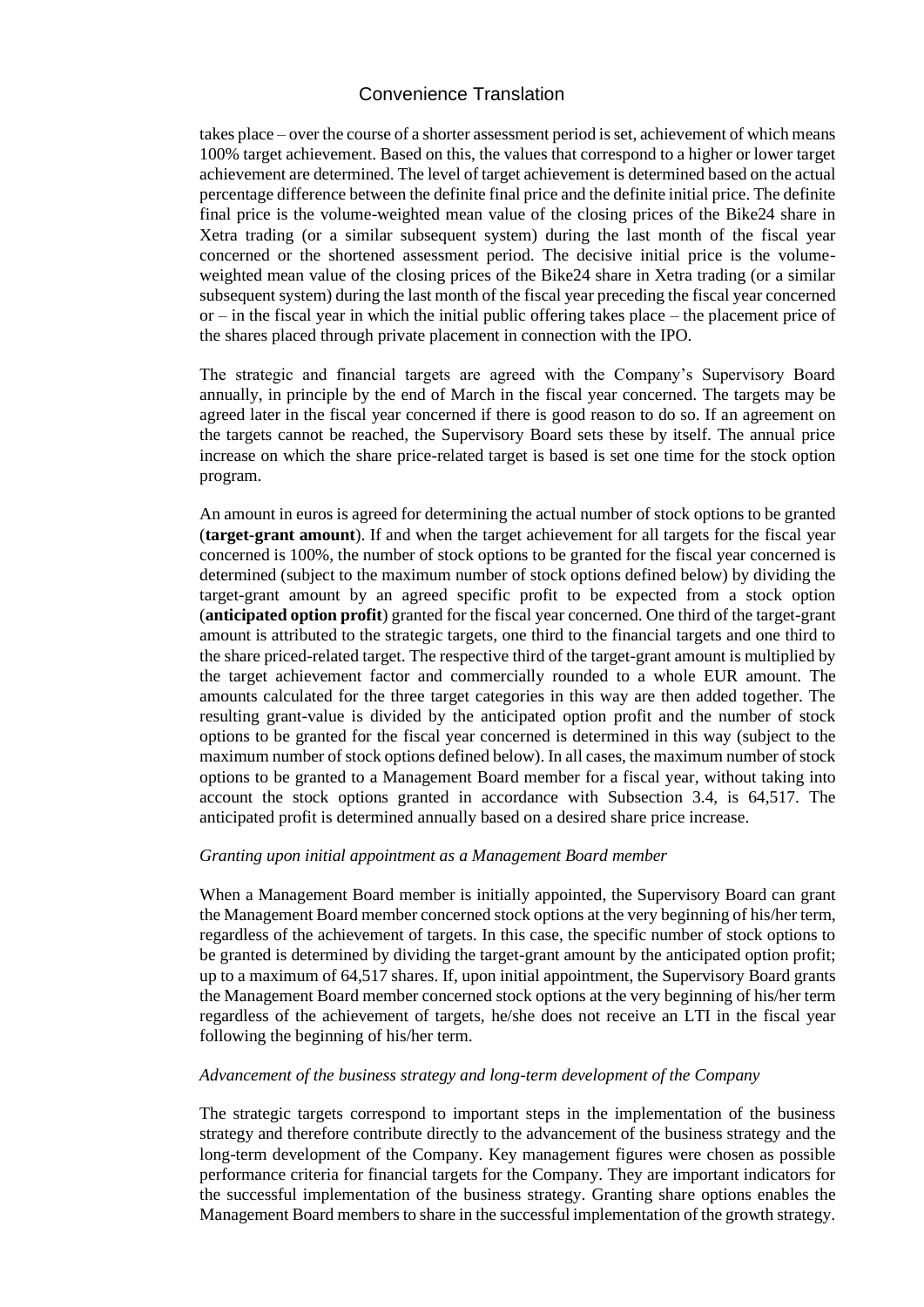This way, they can contribute to the advancement of the growth strategy and the long-term development of the Company.

#### **3.3 Mid-year contract start, mid-year contract end**

In the event of the mid-year start of a contract and in the event of the mid-year end of a contract, the annual basic salary, fringe benefits that are granted on a regular basis, the STI and the individual tranches of the LTI are paid out and granted pro rata.

#### **3.4 Granting of stock options in connection with the initial public offering**

Regardless of the LTI, stock options can be issued to the Management Board members in connection with the initial public offering of Bike24 Holding AG for the fiscal year 2021, with the design of these stock options only differing from the design illustrated under 3.2(b) in respect of the fundamental exercise price, which in this case corresponds to the placement price of the shares placed through private placement in connection with the IPO. In doing so, the Management Board members can be granted up to 64,517 stock options each.

The granting of stock options in connection with the initial public offering enables the Management Board members to share in the successful implementation of the growth strategy and, in particular, leads to the synchronization of the interests of shareholders and the Management Board. This way, they can contribute to the advancement of the growth strategy and the long-term development of the Company.

#### **4. STRUCTURE AND AMOUNT OF MANAGEMENT BOARD REMUNERATION**

The purpose of this remuneration system is to give Bike24 Holding AG the necessary freedom to enable it to offer competitive remuneration in the future too. This way, the remuneration system helps the Company to be globally competitive when recruiting highly qualified managers. The Supervisory Board will only make use of this freedom insofar as it actually appears to be appropriate to do so in consideration of the relevant circumstances.

#### **4.1 Structural framework**

The annual basic salary, the STI and the LTI as a proportion of the total remuneration (not taking into account fringe benefits, pension commitments, any compensation in accordance with Subsection 3.1(d) and the granting of stock options in accordance with Subsection 3.4) must remain within the following range, with the STI estimated at the annual target bonus and the LTI at 100% of the targetgrant amount:

- Annual basic salary: 10% to 30%
- STI:  $2.5\%$  to  $10\%$
- LTI:  $60\% \text{ to } 80\%$

The maximum amount of the fringe benefits and the pension commitments is stated in Subsection 3.1(b) and (c) as a percentage rate of the annual basic salary and is subject in this respect to the range specified above for the annual basic salary.

#### **4.2 Target and maximum remuneration**

The total target remuneration is the total amount paid to a Management Board member for a fiscal year if the target achievement for all performance-related remuneration components is 100%. 100% of the target-grant amount is set here for the LTI. The remuneration system allows total target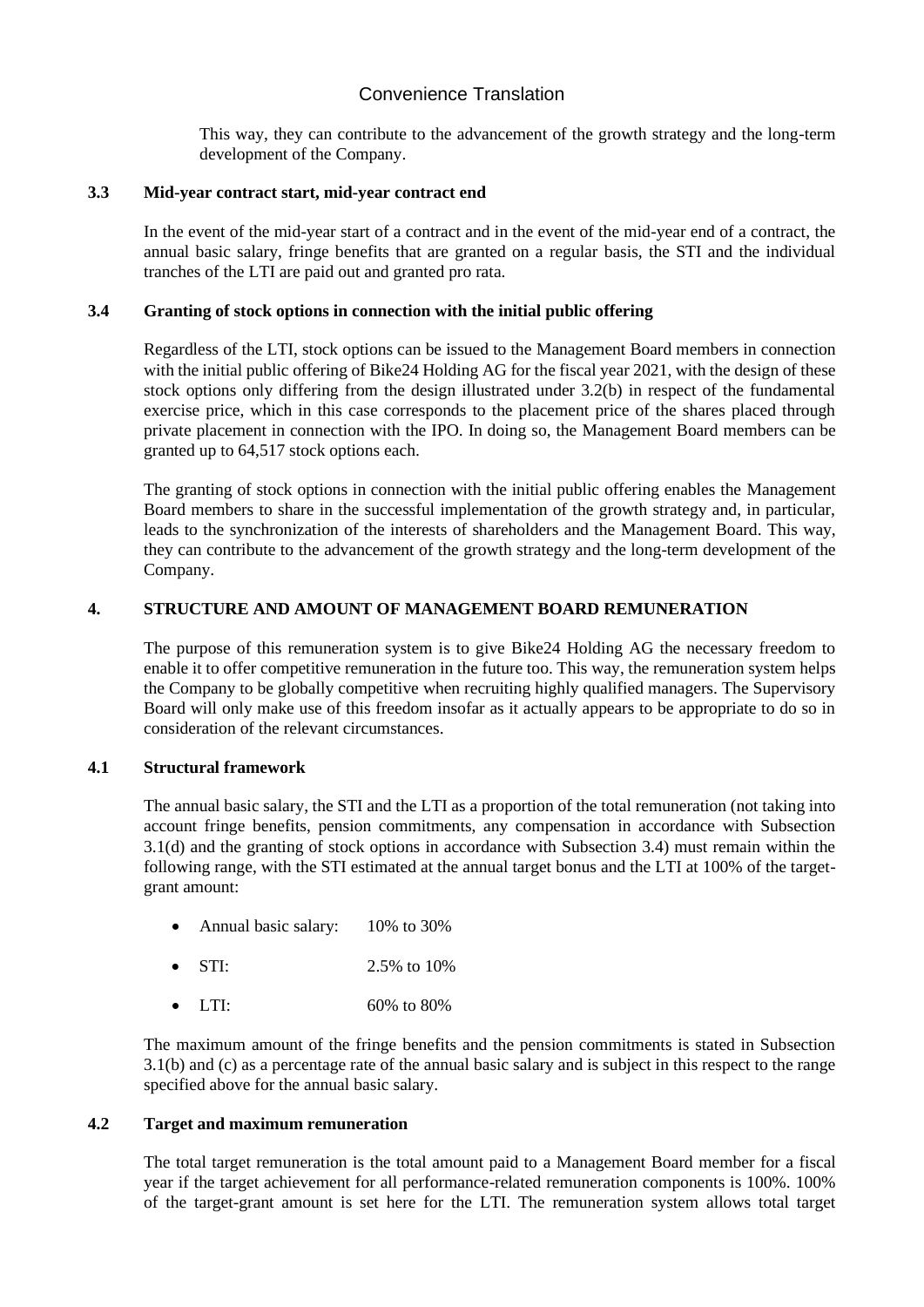remuneration of up to EUR 1,500,000.00 for individual Management Board members. By way of deviation from this, total target remuneration of up to EUR 2,500,000.00 is permitted for the fiscal year in which the initial public offering of Bike24 Holding AG occurs, in consideration of the granting of stock options in accordance with Subsection 3.4.

The maximum remuneration is the maximum total amount that a Management Board member is allowed to receive for a fiscal year. The maximum remuneration for the individual Management Board members is EUR 2,000,000.00. By way of deviation from this, the maximum remuneration for the fiscal year in which the initial public offering of Bike24 Holding AG occurs is EUR 4,000,000.00, in consideration of the granting of stock options in accordance with Subsection 3.4.

If compensation is granted in accordance with Subsection 3.1(d), the above maximum amount is increased by the amount that is paid in the fiscal year concerned in accordance with Subsection 3.1(d), therefore by a maximum of EUR 2,000,000.00.

#### **4.3 Determination of specific remuneration for individual Management Board members**

The Supervisory Board will only make use of the freedom granted to it insofar as it is appropriate to do so in consideration of the relevant circumstances.

The Supervisory Board will initially set the specific target-grant remuneration and then the remuneration structure for an individual Management Board member. The starting point here is the specific target remuneration in place on the relevant date of determination on the Management Board of Bike24 Holding AG (not taking into account fringe benefits, pension commitments, any compensation in accordance with Subsection 3.1(d) and the granting of stock options in accordance with Subsection 3.4) and remuneration structures. These are as follows as of the establishment of this remuneration system (all amounts in EUR):

| Target remuneration          | 1,302,000.00 |
|------------------------------|--------------|
| of which:                    |              |
| 1. Annual basic salary       | 252,000.00   |
| 2. STI (target bonus)        | 50,000.00    |
| 3. LTI (target-grant amount) | 1,000,000.00 |

When setting new specific amounts of total target remuneration in the future, the values in the above table can be deviated from within the scope of this remuneration system provided that it appears appropriate to do so in order to appropriately account for the duties assigned to the Management Board member, their experience, their previous performance and market conditions. This is subject to the requirement that the remuneration is also appropriate in light of the Company's position and does not exceed the customary remuneration without good reason for this. To determine what is customary compared with other companies (horizontal comparison), the Supervisory Board will use suitable reference groups from domestic and foreign companies, the structure of which it shall disclose. To determine proportionality within the Bike24 group (vertical comparison), the Supervisory Board will take into account the amount of remuneration paid to the Management Board relative to the amount of remuneration paid to managers and relative to the remuneration paid to managers and employees overall, and it will consider the development of this over time too. If an external remuneration expert is consulted, it must be ensured that they are independent of the Management Board and the Company.

In the fiscal year in which the initial public offering of Bike24 Holding AG occurs, the Management Board members are also granted stock options in connection with the initial public offering for the fiscal year concerned. The details of this can be found in Subsection 3.4.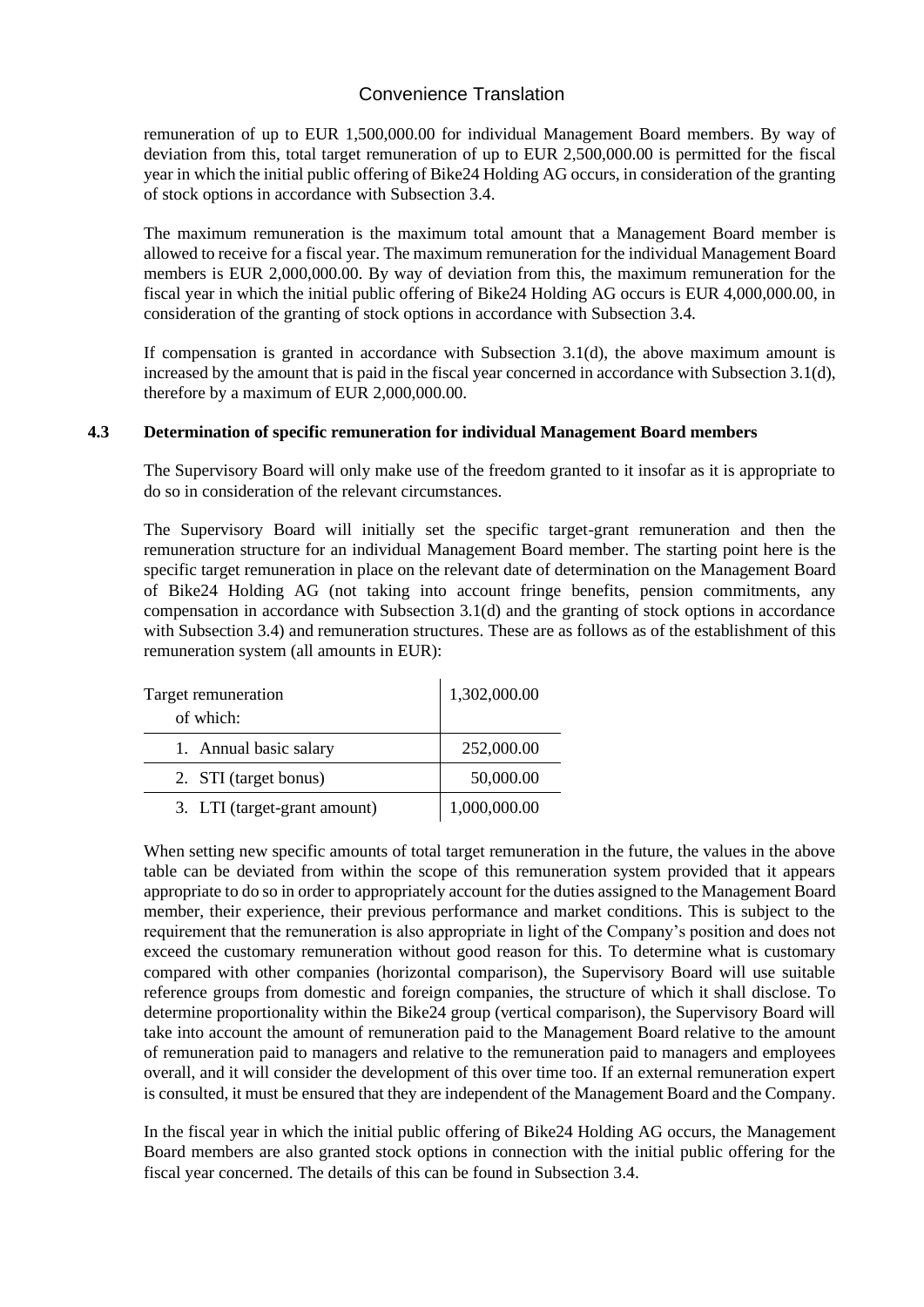### **5. SPECIAL CONTRACTUAL REGULATIONS**

#### **5.1 Malus and claw-back regulations**

Bike24 Holding AG has the contractual right to demand STI payments back from a Management Board member or to refuse to fulfil stock options granted under the LTI if it later emerges that such payment or granting was wholly or partially made wrongfully because targets were not actually met or were not met to the extent assumed when calculating the payment amount or the number of stock options to be granted due to incorrect information. In particular, the Management Board member is obliged in this case to pay back to Bike24 Holding AG the net amount by which the STI payment made exceeds the amount that would have been paid based on the actual target values. The scope of this claw-back is determined by Section 818 of the Civil Code (Bürgerliches Gesetzbuch, BGB). The claw-back expires at the end of the third year following STI payment.

In the event that the Management Board member commits a serious breach of his/her legal duties or internal company guidelines on conduct, the Supervisory Board has the right to demand back from the Management Board member all or part of the variable remuneration paid for the assessment period concerned or to retain variable remuneration for this period that has been earned but not paid. In this case, it also has the right to refuse to fulfil stock options granted for the fiscal year concerned or to retain stock options for this period that have been earned but not yet granted.

The Supervisory Board may also negotiate provisions with Management Board members according to which STI payments will be wholly or partially reclaimed or the fulfilment of stock options granted under the LTI will be refused if the achievement of targets determined by the Supervisory Board for such payment or granting shows not to be sustainable in the subsequent years.

In addition, the following applies for the STI (see Subsection 3.2(a)): If the Management Board service contract is ended by the Company by means of extraordinary termination for a reason for which the Management Board member is responsible, the Management Board member will not be paid the STI for the fiscal year in which the contract is terminated.

In addition, the following for the LTI (see Subsection 3.2(b)): In the event of effective revocation of the appointment as member of the Management Board in accordance with Section 84(3) AktG, all share options held by the Management Board member that have not yet been exercised will automatically expire, without any compensation being payable, even if the vesting period has already expired.

#### **5.2 Offsetting remuneration for internal and external positions**

At the Company's request, a Management Board member must also take on board duties in current or future affiliated companies in Germany or abroad; in principle, these are covered by his/her remuneration as a Management Board member. If the Management Board member is appointed to a position on a Supervisory Board within the group and remuneration for this cannot be ruled out, this remuneration will be offset against their remuneration as a Management Board member.

The appointment of Management Board members to positions on the supervisory boards of external companies is subject to approval by the Supervisory Board. If a Management Board member wishes to accept a position on an external supervisory board, the Company's Supervisory Board decides whether any remuneration paid for this will be offset against his/her remuneration as an Management Board member.

### **5.3 Adjustment of remuneration**

If the Company's position deteriorates after the Management Board member's total remuneration has been calculated in such a way that it is no longer reasonable for the Company to continue to grant such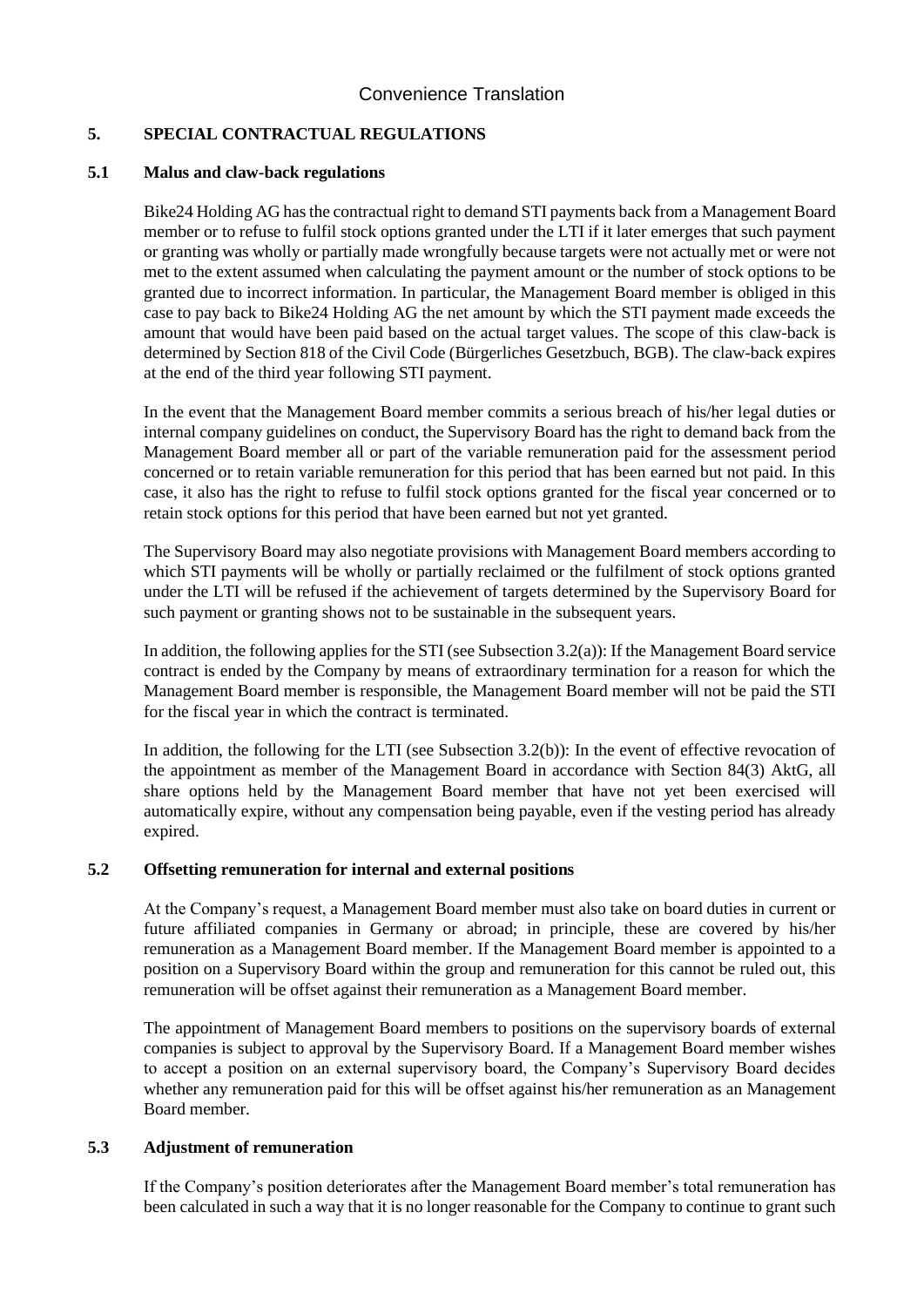remuneration, the Supervisory Board is entitled in accordance with Section 87(2) AktG to reduce the remuneration to an appropriate amount. This does not affect any statutory extraordinary rights of termination to which the Management Board member is entitled on this basis.

The Supervisory Board can grant a Management Board member appropriate extra remuneration components in the form of one-off or repeated cash payments in exceptional cases, taking the Company's interests into account. The Supervisory Board will only make use of this option if and insofar as it is necessary to ensure an appropriate remuneration for the Management Board member in exceptional cases, particularly in the event of a major economic crisis. In this event, this constitutes a one-off payment to which there is no legal entitlement for the future. It must be ensured – by abolishing or decreasing other remuneration components if necessary – that the amount of remuneration is consistent with the provisions concerning target and maximum remuneration in accordance with Subsection 4.2, and that the extra remuneration components do not exceed 100% of the annual basic salary in total.

#### **5.4 Continued payment of remuneration in the event of illness**

In the event that a Management Board member falls ill or otherwise involuntarily becomes unable to work, the remuneration will continue to be paid for six months, but at the longest until the Management Board service contract ends. The Management Board member must allow any sick pay (Krankengeld), sickness benefits (Krankentagegeld) or pensions they receive from funds or insurance companies to be offset against these payments, unless such benefits are based solely on their own contributions. The Management Board member must assign any damages claims against third parties on the grounds of incapacity for work to the Company in their full amount.

#### **5.5 Post-contractual restraint on competition**

Following the expiry of the Management Board service contract, the Management Board member is subject to a post-contractual restraint on competition for a period of 24 months in accordance with the detailed provisions of the Management Board service contract, whereby the possibility for the Company to waive the restraint on competition or for the Company to retract the restraint on competition can be provided for. For the duration of the post-contractual restraint on competition, the Company grants the Management Board member half of the contractual benefits most recently received by the Management Board member as compensation. The Management Board member must allow other payments they receive to be offset against the compensation insofar as they, together with the compensation, collectively exceed 100% of the benefits most recently received.

If the Company owes any compensation under a post-contractual restraint on competition, a severance payment will be deducted from such compensation.

## **6. REMUNERATION-BASED LEGAL TRANSACTIONS**

#### **6.1 Management Board service contracts**

The fundamental provisions on Management Board remuneration are agreed with the Management Board members in their Management Board service contracts. Subject to any prior mutually agreed changes, the term of the Management Board service contracts corresponds to the terms in office. If agreed accordingly, it can be extended in the event of reappointment by the term of reappointment. The following principles apply for the terms in office and the term of reappointment: Appointments as Management Board members of Bike24 Holding AG are usually for three years; reappointments are usually for a period of three to five years. An alignment on an extension of a ManagementBoard service contract or a reappointment should be reached at the latest nine months before the expiry of the Management Board service contract or term in office.